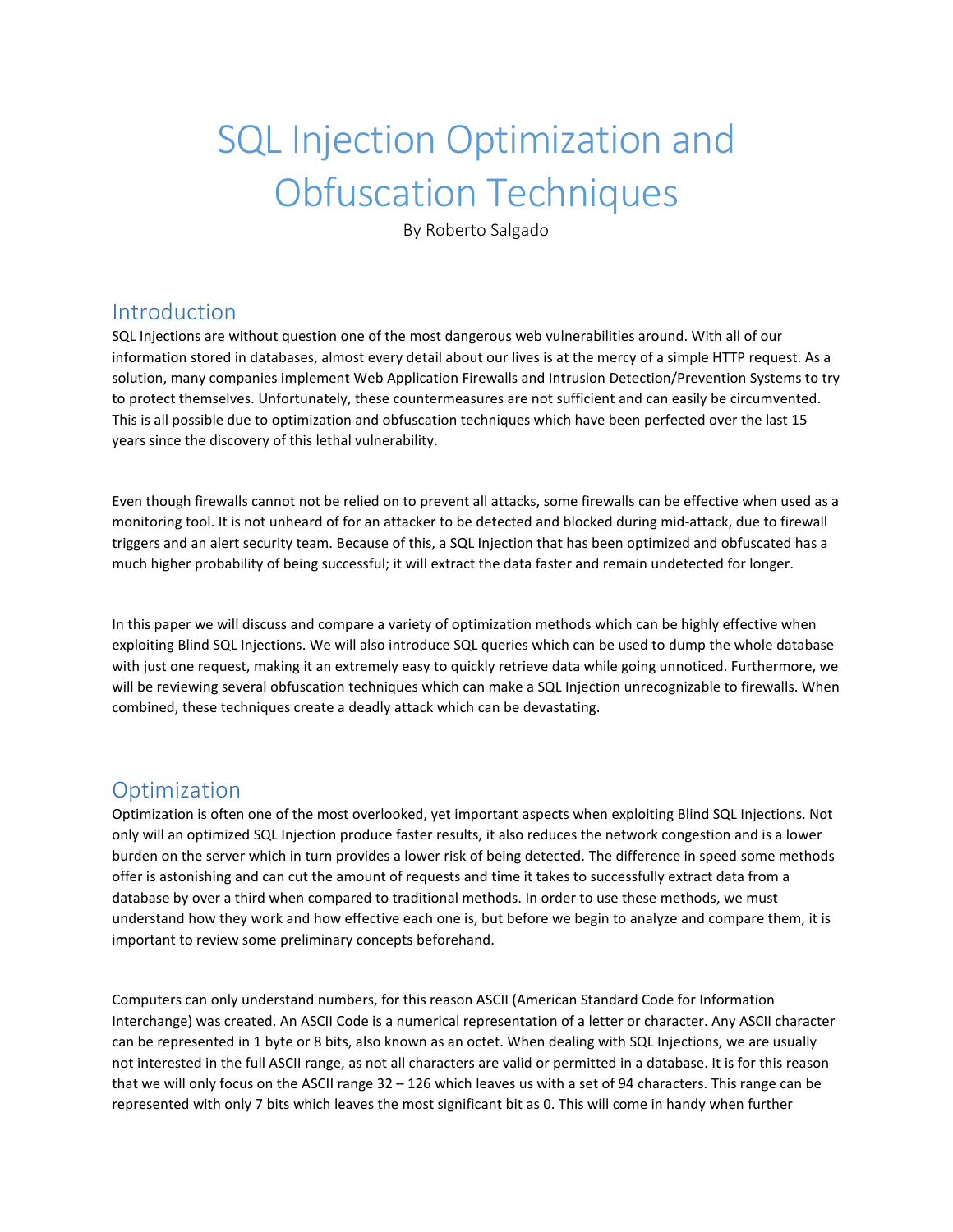optimizing the techniques since it allows us to shave off a request. The following table shows the ASCII range in its different forms:

| Decimal | Hexadecimal | <b>Binary</b> |
|---------|-------------|---------------|
|         | 00          | 00000000      |
| 127     | 7F          | 01111111      |

Table 1: The MSB (most significant bit) is always off, allowing us to save an additional request.

### Analysis of Methods

These methods are intended to be used with Blind SQL Injections when error showing is disabled, in which we generally have to retrieve 1 character at a time.

#### Bisection Method

The bisection method, also commonly known as the binary search algorithm in Computer Science, is a logarithmic algorithm and the most widely used method for extracting data through a SQL Injection; it is versatile, effective and straight forward to implement which makes it a popular choice among hackers and programmers. Using a finite list, the bisection method works by splitting the list in half and searching each half of the branch. It continues the process by splitting the half branch were the item was found and repeats until finished, this is why it is a dichotomic divide-and-conquer algorithm. When described in terms performance, it has the same worst case and average case scenario of log2(N), which leaves this method usually on the high end of its requests. When applied to SQL Injections additional requests are required to make this method work.

#### Regex Method

First introduced in a paper called "Blind Sql Injection with Regular Expressions Attack" by Simone Quatrini and Marco Rondini [2], this method is simply a variation of the bisection method which instead uses regular expressions. For MySQL, the technique makes use of the REGEXP function and for MSSQL, the LIKE statement which has similar functionality, but works slightly different. A small disadvantage to this method is the use of two different functions for each type of database. A suggested alternative is to use the BETWEEN function which exists in both MySQL and MSSQL; this would simplify the implementation by being able to use a single function for multiple databases.

| REGEXP '^[a-z]' | True  |
|-----------------|-------|
| REGEXP '^[a-n]' | True  |
| REGEXP '^[a-g]' | False |
| REGEXP '^[h-n]' | True  |
| REGEXP '^[h-l]' | False |

Table 2: An example of the REGEX method in use.

#### Bitwise Methods

There are several bitwise methods which are all slight variations from each other. When analyzing these methods, in most cases they all perform worse than the bisection method, for that reason this paper will not go into great length describing them. These methods use bitwise operations such as shifting [4] or ANDing for example, but these tend to be redundant since a binary is treated as a string in both MySQL and MSSQL, so it is possible to use the SUBSTRING function or similar to compare each individual bit to 1 or 0. The amount of requests is consistent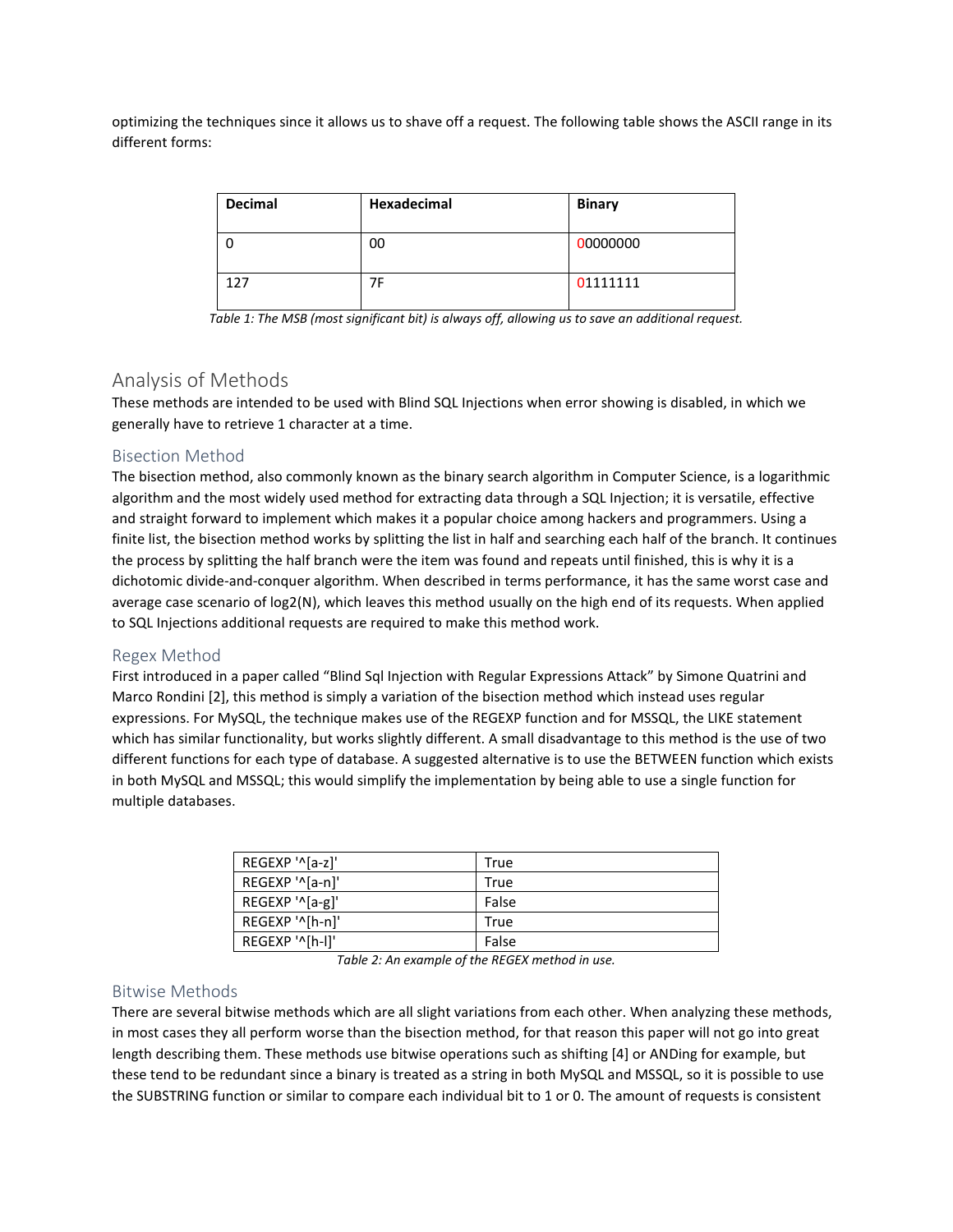with these methods and will always be equivalent to the size of the binary string, usually 7 bits. An example of a bitwise shifting method which finds the letter "a" (01100001 in binary and 97 in decimal) can be observed in the following table:

| Binary of "a" | <b>Bit to be shifted</b> | <b>Binary result</b> | <b>Decimal result</b> |
|---------------|--------------------------|----------------------|-----------------------|
| 01100001      | >> 7                     | 00000000             | 0                     |
| 01100001      | >> 6                     | 00000001             | 1                     |
| 01100001      | >> 4                     | 00000110             | 6                     |
| 01100001      | >> 3                     | 00001100             | 12                    |
| 01100001      | >> 2                     | 00011000             | 24                    |
| 01100001      | >> 1                     | 00110000             | 48                    |
| 01100001      | $\gg 0$                  | 01100001             | 97                    |

Table 3: Bitwise shifting method shown retrieving the character "a".

#### Bin2Pos Method

This method is my own invention and it is essentially an optimized searching technique which can retrieve a character with a minimum of only 1 request and a maximum of 6 requests. This method depends on a finite list of characters where each character gets mapped to its position on the list; mapping the characters to their position is important because it provides a smaller number to be retrieved when compared to the decimal value of the character. The position is then converted to binary and retrieved starting with the first occurrence of an on bit in the binary sequence. By converting the position to binary, we are effectively reducing the set of characters to look for to two (1 or 0). Additionally since we start with the first occurrence of an on bit, we can save one request since we know it will be a "1".

Since the size of the binary will depend on the position of the character in the list, the closer the character is to the beginning of the list, the less amount of requests are needed to retrieve it. For this reason, we can order the list by the most frequent letters in the alphabet to optimize it even further. An example of the implementation in MySQL which uses a parameter with two different values (e.g. id=1, id=2) can be seen in the figure below using a hexadecimal set.

• IF((@a:=MID(**BIN**(**POSITION**(MID((SELECT password FROM users WHERE id=2 LIMIT 1),1,1)IN(CHAR(**48**,**49**,**50**,**51**,**52**,**53**,**54**,**55**,**56**,**57**,**65**,**66**,**67**,**68**,**69**,**70**))),1,1))!=space( 0),2-@a,0/0)

Because the standard set size of 94 (32 – 126) uses up to 7 bits, this means the maximum size possible of the character to retrieve will be 7. It takes an additional request to determine that we have reached the end of the binary sequence. So by avoiding the first request and having to do an additional request at the end, this leaves us with a total of 7 requests. However, since we know 7 bits is the maximum length possible to be retrieved, if we already made 6 requests, we don't have to send an additional request to know when we have reached the end since we will have already reached the maximum length possible. This gives a worst case scenario of just 6 requests. The best case scenario is when the character is found in the first position of the list which would only require 1 request. The following illustration demonstrates this method using a set ordered alphabetically.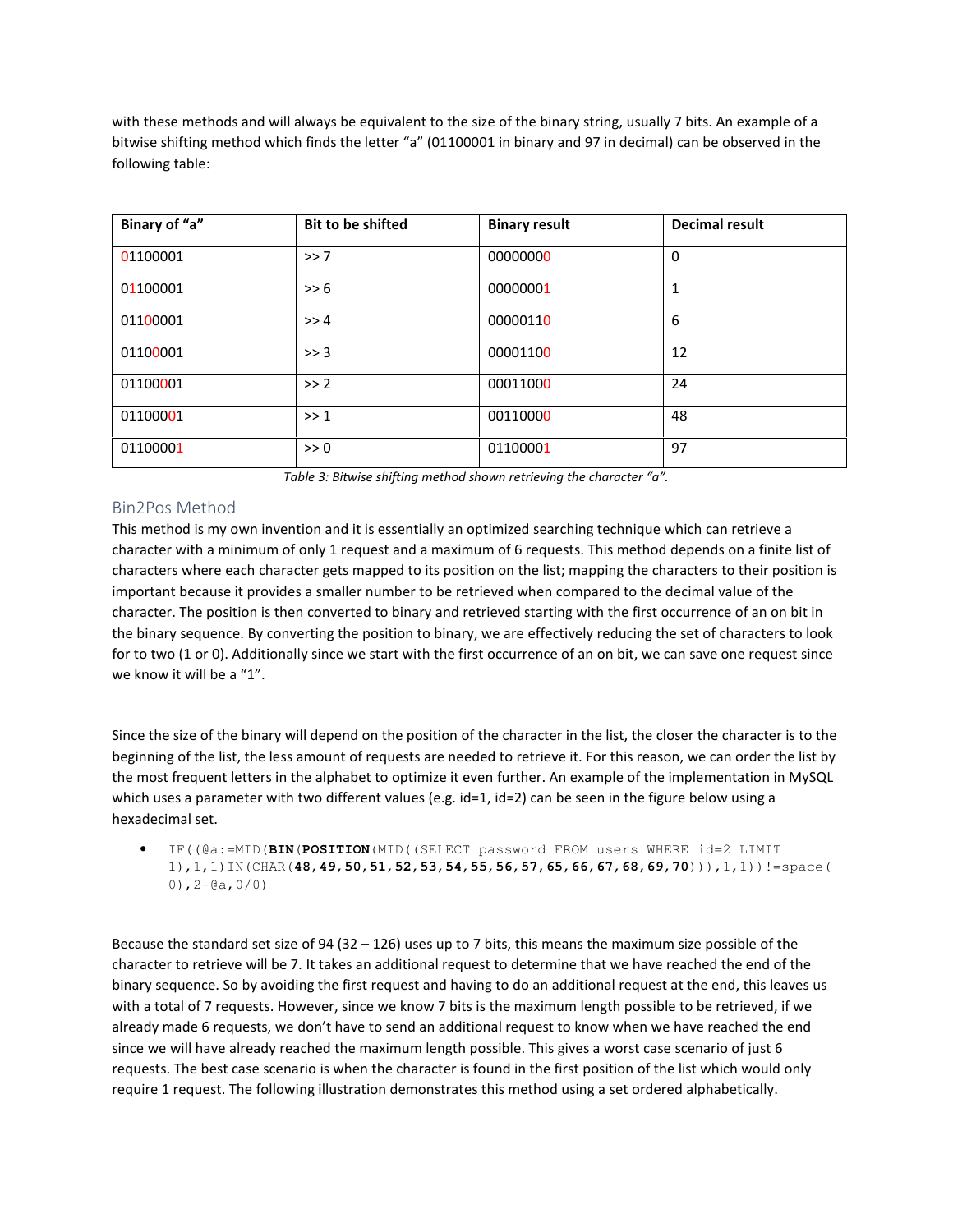

Figure 1: Only 2 requests are required to retrieve the character "C".

## Optimizing Queries

Now that we have overviewed some of the known methods for extracting data through a Blind SQL Injection, we will look at some optimized queries which can greatly expedite data extraction from the database. Ionut Maroiu demonstrated a technique for MySQL which allows the retrieval of all databases, tables and columns with a single request [1]. A similar technique exist for PostgreSQL and Oracle which were demonstrated by Dmitriy Serebryannikov [5] and another one for MSSQL discovered by Daniel Kachakil [3]. The following table shows an example of each of the described queries:

| MySQL        | SELECT (@) FROM (SELECT(@:=0x00), (SELECT (@) FROM (information schema.columns)        |
|--------------|----------------------------------------------------------------------------------------|
|              | WHERE (table_schema>=@) AND (@)IN (@:=CONCAT(@,0x0a,' [',table schema,' ]              |
|              | >',table_name,' > ',column_name))))x                                                   |
| <b>MSSQL</b> | SELECT table name %2b ', ' FROM information schema.tables FOR XML PATH(")              |
| PostgreSQL   | SELECT array to json(array agg(tables))::text FROM (SELECT schemaname, relname FROM    |
|              | pg_stat_user_tables) AS tables LIMIT 1;                                                |
| Oracle       | SELECT xmlagg(xmlelement("user", login  ':'  pass) ORDER BY login).getStringVal() FROM |
|              | users;                                                                                 |
|              | .                                                                                      |

Table 5: Different queries which retrieve multiple table & column entries with a single request.

There are also more devastating single request attacks [6] which are possible because of stacked queries in MSSQL or even MySQL when using PDO or the new and "improved" extension mysqli for PHP. For example, the following query for MSSQL will check to see if xp\_cmdshell is loaded, if it is enabled, it checks to see if it is active and if it is active it proceeds to run a command of your choice.

• ' IF EXISTS (SELECT 1 FROM INFORMATION\_SCHEMA.TABLES WHERE TABLE\_NAME='TMP\_DB') DROP TABLE TMP\_DB DECLARE @a varchar(8000) IF EXISTS(SELECT \* FROM dbo.sysobjects WHERE id = object\_id (N'[dbo].[xp\_cmdshell]') AND OBJECTPROPERTY (id, N'IsExtendedProc') = 1) BEGIN CREATE TABLE %23xp\_cmdshell (name nvarchar(11), min int, max int, config\_value int, run\_value int) INSERT %23xp\_cmdshell EXEC master..sp\_configure 'xp\_cmdshell' IF EXISTS (SELECT \* FROM %23xp\_cmdshell WHERE config\_value=1)BEGIN CREATE TABLE %23Data (dir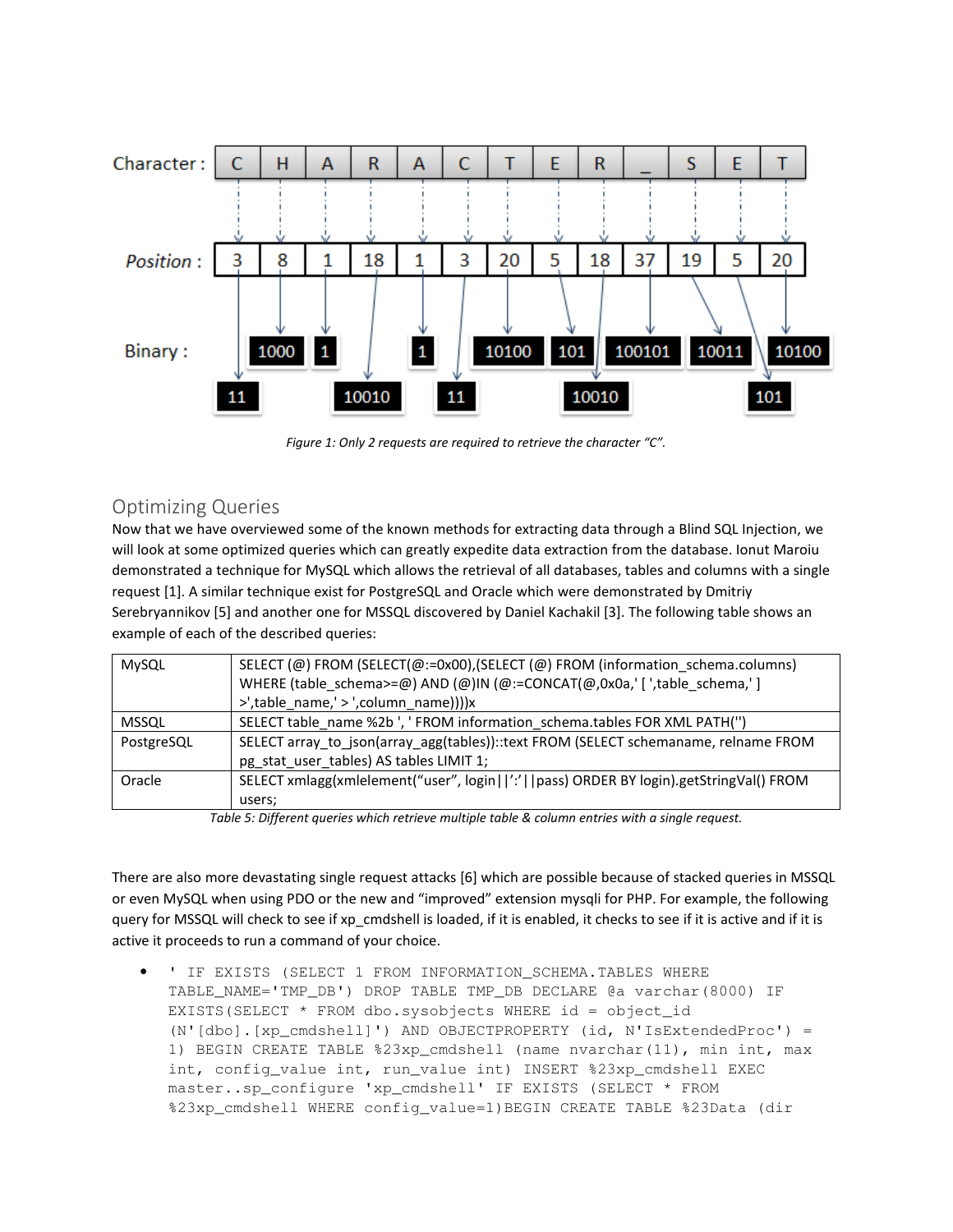```
varchar(8000)) INSERT %23Data EXEC master..xp_cmdshell 'dir' SELECT 
@a='' SELECT @a=Replace(@a%2B'<br></font><font 
color="black">'%2Bdir,'<dir>','</font><font color="orange">') FROM 
%23Data WHERE dir>@a DROP TABLE %23Data END ELSE SELECT @a='xp_cmdshell 
not enabled' DROP TABLE %23xp_cmdshell END ELSE SELECT @a='xp_cmdshell 
not found' SELECT @a AS tbl INTO TMP_DB--
```
For both a penetration tester and an attacker, testing for SQL Injections can become tedious. Some web applications can have endless amount of modules with infinite number of parameters. Furthermore, at least three separate tests are required for each possible type of SQL Injection: single, double and no quotations. With optimized queries, it is possible to reduce it all to one request.

| Injection type | <b>Normal</b> | Optimized                        |
|----------------|---------------|----------------------------------|
| No quotes      | OR $1=1$      | OR $1# "OR" 'OR" = "=" OR" ="$   |
| Single quotes  | $'$ OR $''='$ | OR $1# "OR" 'OR" = " = "OR" = '$ |
| Double quotes  | " OR ""="     | OR $1\# "OR" 'OR" = "=" OR" ="$  |

Table 6: The optimized injection allows us to test all three variations with a single request.

Another example using AND:

| Injection type | Normal     | Optimized                  |
|----------------|------------|----------------------------|
| No quotes      | AND $1=1$  | $ =0---+$ " $ =$ "' $ =$ " |
| Single quotes  | AND $"='$  | !=∩--+"!="'!='             |
| Double quotes  | " AND ""=" | _l=0--+"l="'l='            |

Table 7: A variation of the optimized injection using AND logic.

To further illustrate this optimized query in action consider the following injection:

- SELECT \* FROM Users WHERE username="Admin" and password = "1 OR  $1# "OR" 'OR' ' = ' "="' OR' ' = ' "$
- SELECT \* FROM Articles WHERE  $id = 1! = 0--+ " != " !='$

## **Obfuscation**

Obfuscation is one of the main tools for bypassing firewalls. By tricking the firewall into thinking our attacks are legitimate traffic, we can successfully deliver our payload without being detected. There are several methods that can be used to obfuscate our injections. Through the use of fuzzers, we can discover different possibilities that can be used for obfuscation. Although sometimes simplicity can be a better option and if all else fails, we can always resort to a variety of encodings.

#### Fuzzers

It is important for firewall developers to be fully aware of all the databases specifications and oddities. Some of these oddities are documented, others can only be found through fuzzing. One example of peculiarities discovered through the use of fuzzers are the permitted whitespace characters for each type of database. Each different RDBMS allows a variety of different whitespace characters instead of the usual 0x20. By switching the standard whitespace with other allowed whitespace characters, we can make our injection unrecognizable to certain firewalls allowing us to effectively bypass them.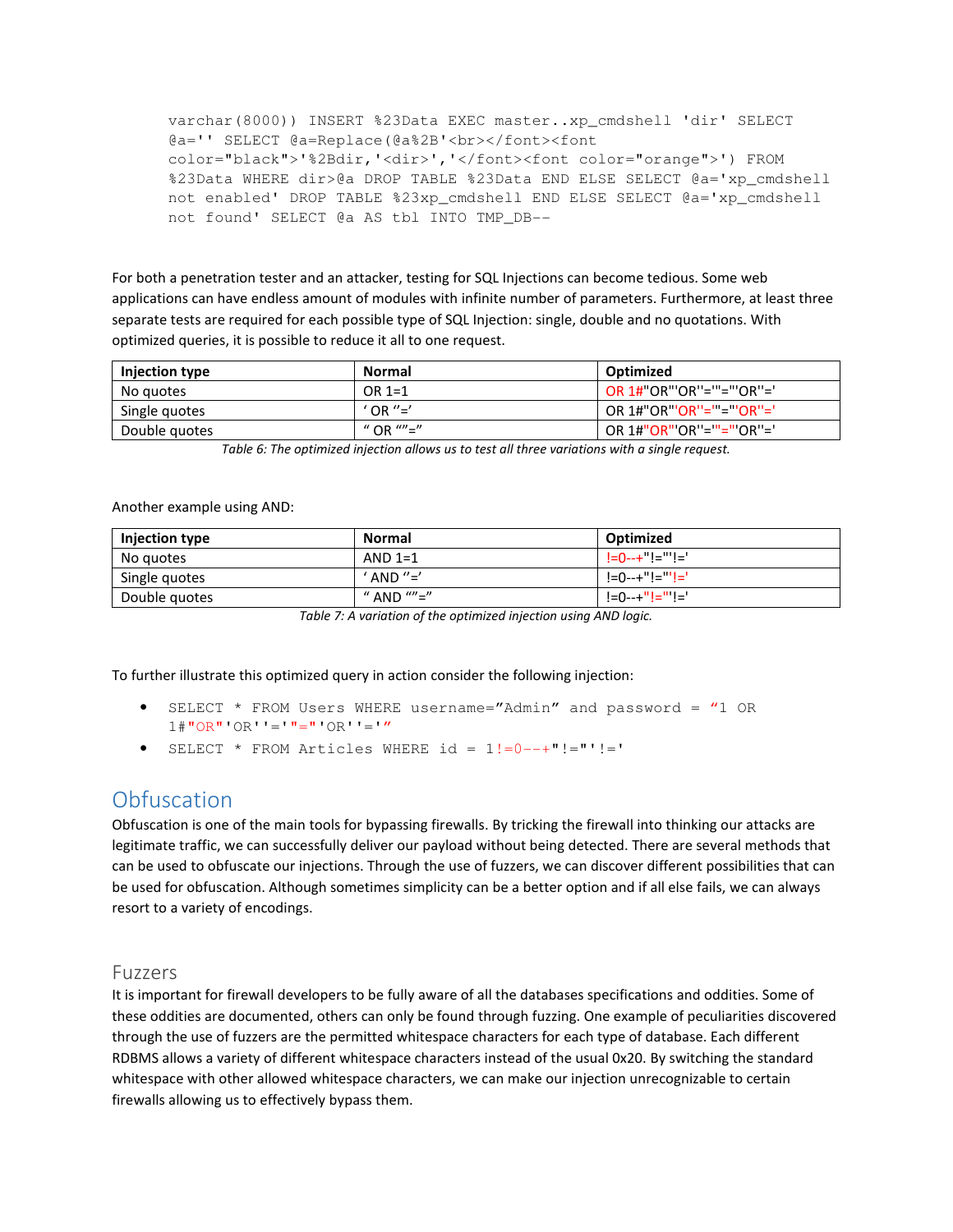| <b>RDBMS</b>      | <b>Allowed whitespaces</b>                                                                      |
|-------------------|-------------------------------------------------------------------------------------------------|
| SQLite 3          | 0A, 0D, 0C, 09, 20                                                                              |
| MySQL 5           | 09, 0A, 0B, 0C, 0D, A0, 20                                                                      |
| Oracle 11g        | 00, 09, 0A, 0B, 0C, 0D, 20                                                                      |
| <b>MSSQL 2008</b> | 01, 02, 03, 04, 05, 06, 07, 08, 09, 0A, 0B, 0C, 0D, 0E, 0F, 10, 11, 12, 13, 14, 15, 16, 17, 18, |
|                   | 19, 1A, 1B, 1C, 1D, 1E, 1F, 20, 25                                                              |

Table 8: Valid whitespaces allowed in different RDBMS.

While replacing whitespaces can be a useful trick, any sophisticated firewall will be capable of detecting most allowed whitespaces and subsequently will handle them appropriately. When firewalls become really good at deobfuscating injections, sometimes it can be best to take the opposite route and simplify the injection as much as possible.

Just like many programming languages give us several different ways of achieving the same result, so does SQL. In some cases using the simplest approach can be the most effective; if our SQL Injection looks like plain English, it can be very difficult for the firewall to differentiate between normal text and SQL syntax. A good example is the following use of the CASE statement which can be appended after a WHERE statement:

• CASE WHEN BINARY TRUE THEN TRUE END IS NOT UNKNOWN HAVING TRUE FOR UPDATE

#### Encodings

Special encodings are another tool in the box to use when bypassing firewalls. Most of these encodings will depend on how the application processes the data. The web application may see the data in one way, while the proxy, firewall or database might interpret the data differently. It is because of these discrepancies between layers that encodings may work to bypass the firewall.

#### URL encode

Anyone who has browsed the web has seen this encoding before. URL Encoding is used to transform "special" characters, so they can be sent over HTTP. Characters get transformed to their hexadecimal equivalent, prefixed by a percent sign.

#### Double URL encode

This is simply the process of applying URL encode two times on the characters. All that is required is re-encoding of the percent sign. This encoding is successful if the data is decoded twice after having passed through the firewall and before reaching the database.

#### Unicode encode

Unicode is an industry standard for representing over 110,000 symbols and characters for a wide range of languages. It can be represented by different character encodings such as UTF-8, UTF-16, UTF-32 and others. This encoding generally works against IIS servers or applications built in ASP or .NET.

| <b>Encoding type</b> | Transformation |
|----------------------|----------------|
| URL encode           | %61            |
| Double URL encode    | %2561          |
| Unicode encode       | %u0061         |

Table 9: The following table shows each encoding for the character "a".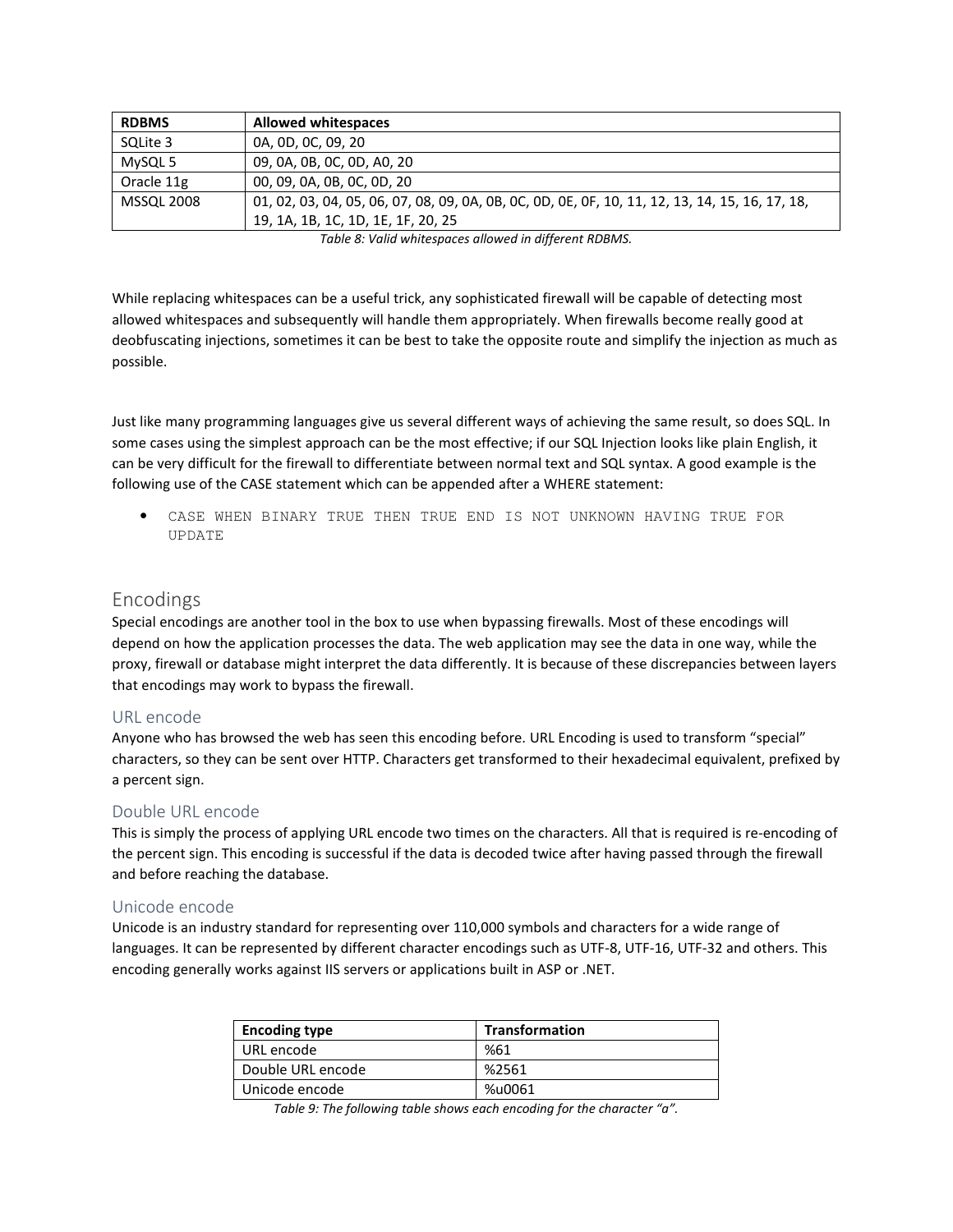#### UTF-8 encode

UTF-8 is a form of encoding each one of the 1,114,112 code points (0 through 10FFFF) in the Unicode character set. The "UTF" stands for Unicode Transformation Format while the "8" means it uses 8-bit blocks to represent a character. The number of blocks required to represent a character vary from 1 to 4. Only 1 byte or block is required to represent characters from ASCII range 0-127, having the leading bit as 0. However, any code point higher than 127 needs to be represented with multi-byte sequences where the leading bits of the first byte, up to the first 0, represent the total number of following bytes to complete the sequence. The following bits after the first 0 in the first byte form part of character. Each consecutive byte has '10' in the high-order position, however these two bits are redundant. The xx's in the chart [8] below represent the actual bits of data.

| <b>Bits of</b><br>code<br>point | <b>First</b><br>code<br>point | Last<br>code<br>point | <b>Bytes in</b><br>sequence | Byte 1   | Byte 2   | Byte 3   | Byte 4   | Byte 5   | Byte 6   |
|---------------------------------|-------------------------------|-----------------------|-----------------------------|----------|----------|----------|----------|----------|----------|
| 7                               | $U + 0000$                    | U+007F                | $\mathbf{1}$                | Oxxxxxxx |          |          |          |          |          |
| 11                              | U+0080                        | U+07FF                | 2                           | 110xxxxx | 10xxxxxx |          |          |          |          |
| 16                              | U+0800                        | U+FFFF                | 3                           | 1110xxxx | 10xxxxxx | 10xxxxxx |          |          |          |
| 21                              | $U+10000$                     | U+1FFFFF              | 4                           | 11110xxx | 10xxxxxx | 10xxxxxx | 10xxxxxx |          |          |
| 26                              | U+200000                      | U+3FFFFF<br>F         | 5                           | 111110xx | 10xxxxxx | 10xxxxxx | 10xxxxxx | 10xxxxxx |          |
| 31                              | U+400000<br>0                 | U+7FFFFF<br>FF        | 6                           | 1111110x | 10xxxxxx | 10xxxxxx | 10xxxxxx | 10xxxxxx | 10xxxxxx |

Table 10: Here are the representations of different UTF-8 multi-byte encodings.

Because the first two high order bits after the first byte are not needed, applications may just read the six last bits allowing us to replace the first two most significant bits with 00, 01 or 11.

| <b>Byte Sequence</b> | Character "a" encoded | First two high order bits |
|----------------------|-----------------------|---------------------------|
| 2 byte sequence      | %c1%a1                | 10                        |
| 2 byte sequence      | %c1%21                | 00                        |
| 2 byte sequence      | %c1%61                | 01                        |
| 2 byte sequence      | %c1%e1                | 11                        |
| 3 byte sequence      | %e0%81%a1             | 10                        |

Table 11: Several different UTF-8 representations of the character "a".

#### Nibble encode

A nibble is 4 bits, therefor there are sixteen (2\*\*4) possible values, so a nibble corresponds to a single hexadecimal digit. Since every character from ASCII range 0-255 can be represented in 1 byte, we can URL encode the 4 most significant bits, the 4 least significant bits or both of them. This is commonly known as First Nibble, Second Nibble and Double Nibble encode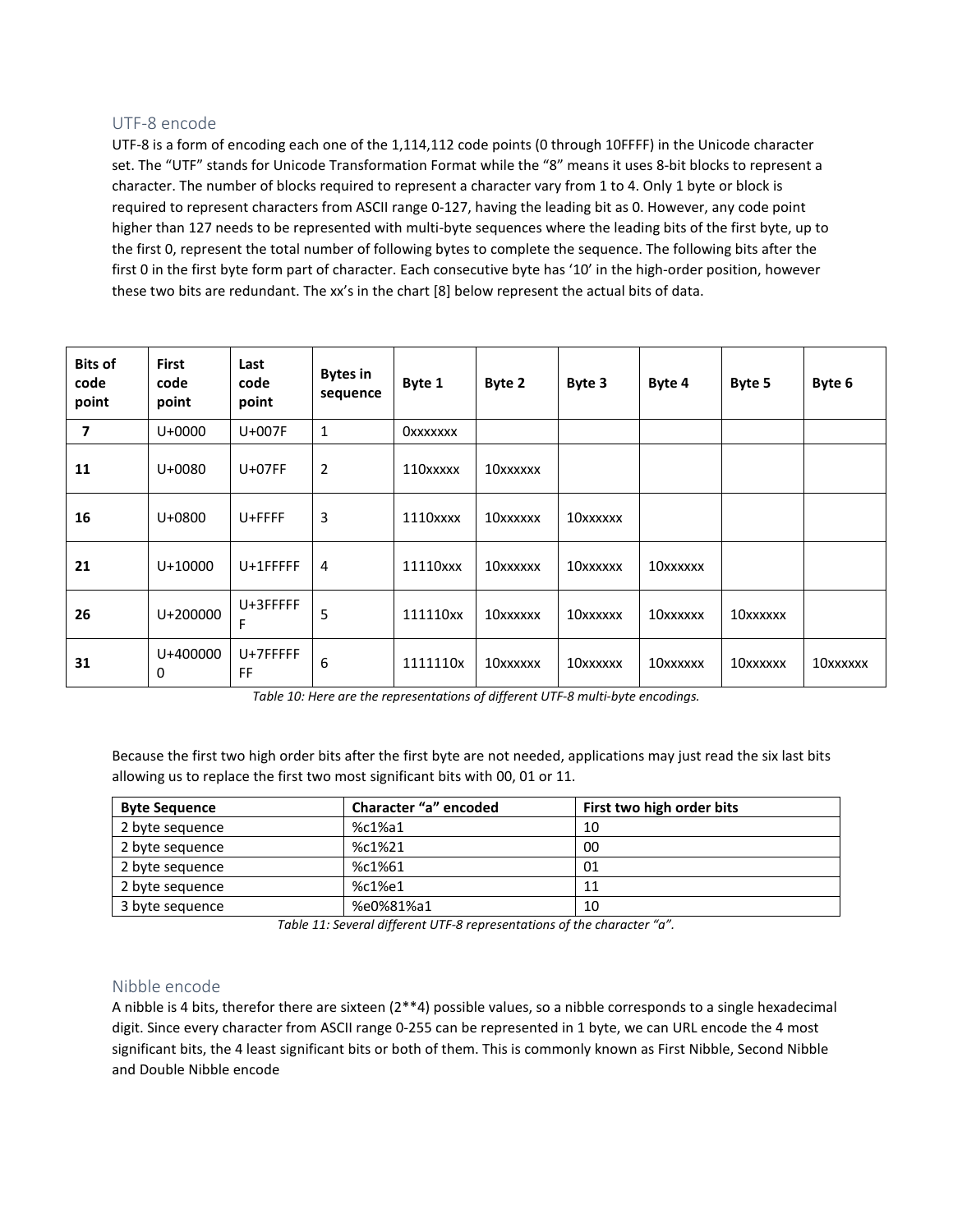| <b>Type</b>         | <b>Transformation of %61</b> | Result  |
|---------------------|------------------------------|---------|
| <b>First Nibble</b> | $6 = 836$                    | %%361   |
| Second Nibble       | $1 = %31$                    | %6%31   |
| Double Nibble       | $6 = 836$<br>$1 = %31$       | %%36%31 |

Table 12: Examples of first, second and double nibble encodings.

#### Invalid Percent encode

Invalid percent encoding is specific to .NET/IIS applications. By adding the percent sign in between characters which are not valid hex, IIS will strip the character making the data valid. However any firewall that is unaware of this behavior will leave the percent sign which in turn mangles the SQL syntax making it undetectable to the firewall.

What the data looks like to the firewall:

#### • %UNI%ON %SE%LE%CT 1 %FR%OM %D%U%A%L

What the data looks like to IIS:

• UNION SELECT 1 FROM DUAL

#### Invalid Hex encode

Invalid Hex [7] isn't exactly an encoding, instead it is a way of abusing how some applications may handle the conversion of hexadecimal to decimal. The idea is to create invalid hex that results in the same decimal value as valid hex. Depending on how the application handles and transforms the data, it may see %2Ú as the same as %61.

| <b>Hex Character</b> | <b>Conversion</b> | <b>Decimal</b> |
|----------------------|-------------------|----------------|
| %61                  | $6 * 16 + 1$      | 97             |
| %2Ú                  | $2 * 16 + 65$     | 97             |

Table 13: Converting the invalid hex results in the same decimal value as valid hex when converted.

| <b>Decimal</b> | <b>Valid Hex</b> | <b>Invalid Hex</b> |
|----------------|------------------|--------------------|
| 10             | 0A               | 0A                 |
| 11             | 0B               | 0B                 |
| 12             | OC               | 0C                 |
| 13             | 0 <sub>D</sub>   | 0 <sub>D</sub>     |
| 14             | 0E               | 0E                 |
| 15             | 0F               | 0F                 |
| 16             | 10               | 0G                 |
| 17             | 11               | 0H                 |

Table 14: Invalid hex uses a full alphabet where valid hex only uses A-F.